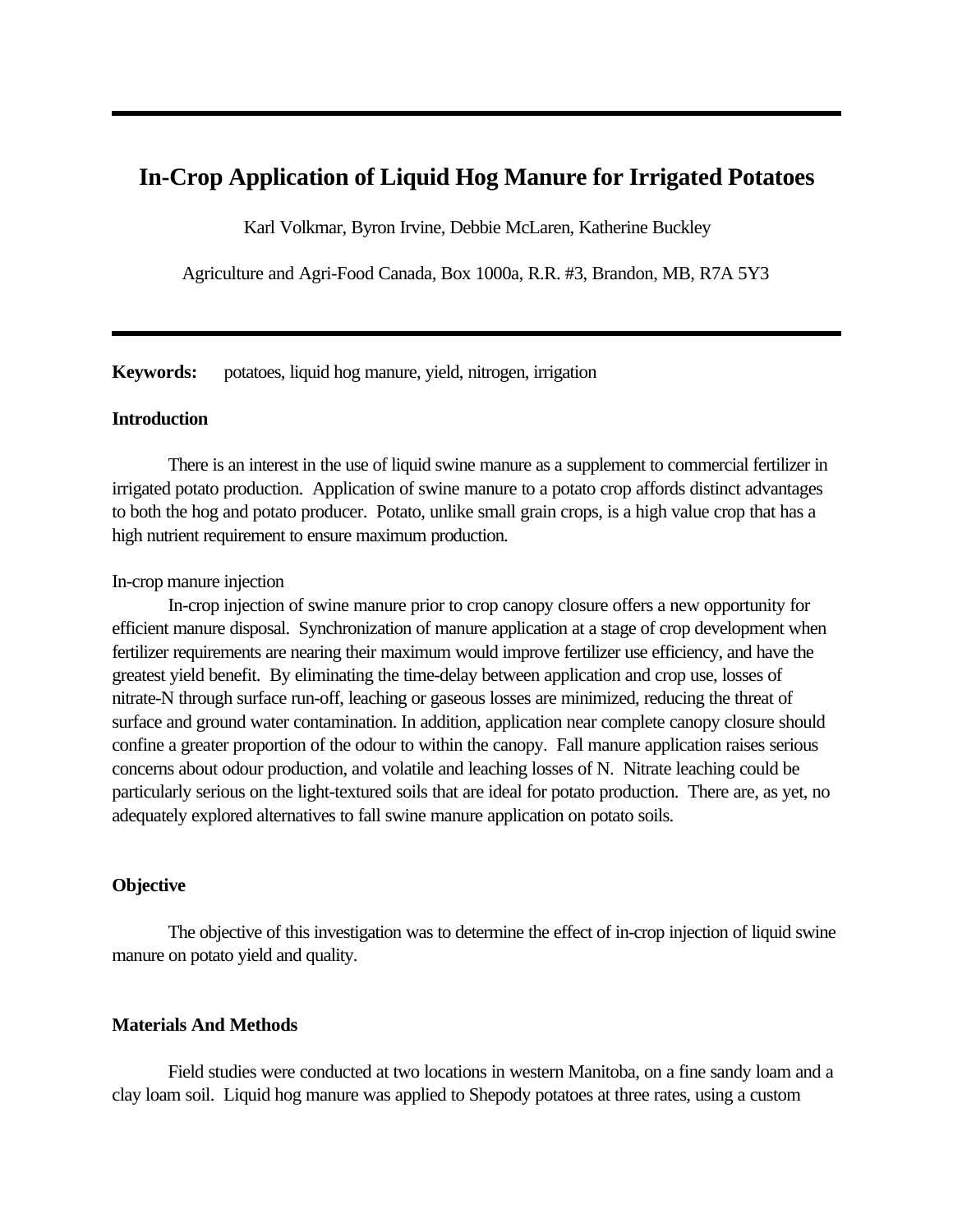liquid manure injector with a 260 mm wide sweep. Plot size was 3.3 m X 10 m. Plots were sown using a six-row commercial potato planter with a between-row spacing of 0.95 m and an in-row spacing of 0.38 m.

Important dates:

| Planting:            | June 2                                                                                                                                                          |
|----------------------|-----------------------------------------------------------------------------------------------------------------------------------------------------------------|
| Hilling dates:       | July 7                                                                                                                                                          |
|                      | July 19                                                                                                                                                         |
| Manure application : | July $12$                                                                                                                                                       |
| Harvest:             | September 22                                                                                                                                                    |
| Treatments:          | A combination of liquid swine manure and commercial fertilizer was applied to achieve<br>a final N-rate of 200 kg ha <sup>-1</sup> by canopy closure (Table 1). |

Table 1. Nitrogen Contributions from Fertilizer and Manure to Achieve Required N Rates.

| Treatment<br>No. | At planting      | In-crop        |                  | Total N applied |
|------------------|------------------|----------------|------------------|-----------------|
|                  | Fertilizer       | Fertilizer     | Manure           | $(kg ha^{-1})$  |
| 1.               | 200              | $\overline{0}$ | $\boldsymbol{0}$ | 200             |
| 2.               | 150              | $\overline{0}$ | 50               | 200             |
| 3.               | 100              | $\overline{0}$ | 100              | 200             |
| $\overline{4}$ . | 50               | $\overline{0}$ | 150              | 200             |
| 5.               | $\overline{0}$   | $\overline{0}$ | 200              | 200             |
| 6.               | $\boldsymbol{0}$ | 200            | $\overline{0}$   | 200             |
| 7.               | 100              | 100            | 0                | 200             |

### **Results**

Total yield

Manure injection had a negligible effect on total tuber yield on both clay-loam and sandy soils (Figure 1).

#### Tuber Yield by Size Class

Treatment effects on tuber mass tended to mirror effects on tuber number in the < 2-inch (smalls) and 10 oz - 2-inch (main) size classes (Figures 2 - 5). This suggests that treatment effects were mainly due to effects on tuber number.

Yields of tubers in the small  $\langle 2 \text{ inch} \rangle$  and main  $(10 \text{ oz}, 2 \text{ inch})$  size classes responded similarly to manure and fertilizer treatments (Figures 2 - 5). Lowest yields were observed on either side of the 100 - 150 kg ha<sup>-1</sup> in-crop manure or fertilizer treatments. This was probably not strictly related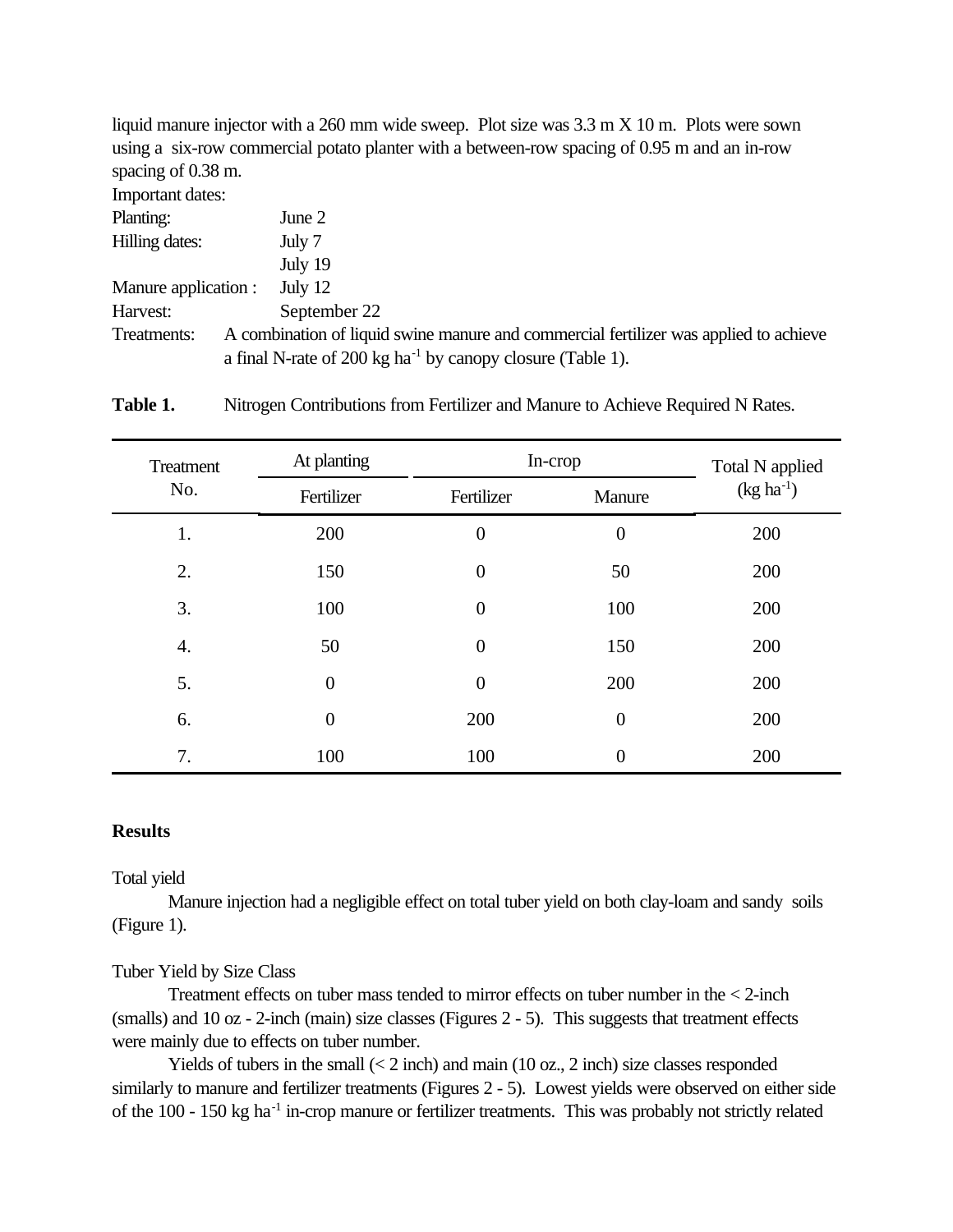to a specific manure effect because the pattern of yield response was similar for both manure and fertilizer treatments.

For bonus tubers  $(> 2$  inch), tuber number followed a pattern similar to that of the smaller size classes, but tuber mass was not affected by treatment. This would suggest tuber bulking compensated for fewer tubers in this size class.

The pattern of treatment response was similar on both clay-loam and sandy soils, but was more pronounced on the clay-loam (Figures  $4 \& 5$ ).



Figure 1. Effect of in-crop manure injection on total potato yield on a clay loam and a sandy soil.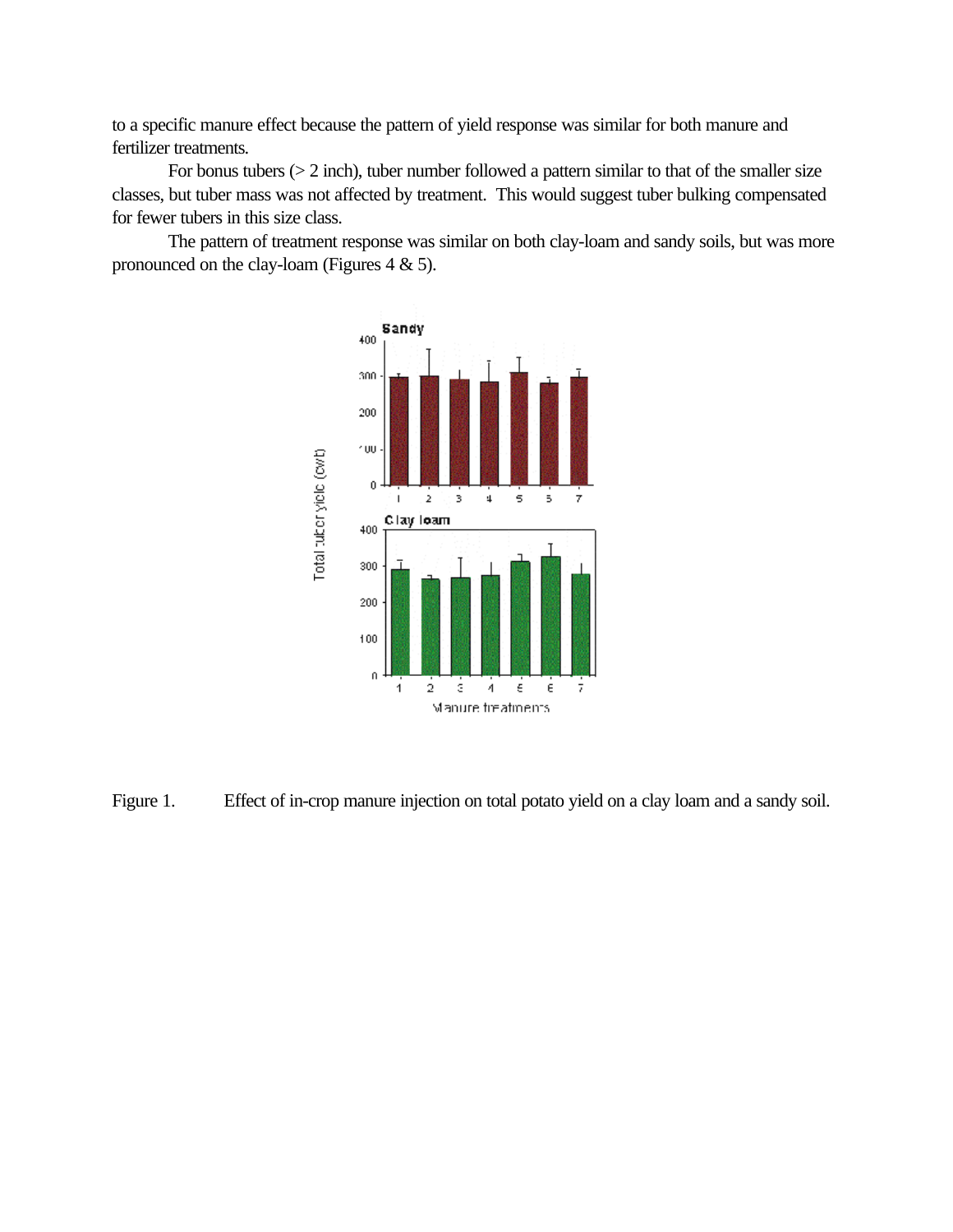



Figure 2. Tuber mass on a clay loam soil. Figure 3. Tuber number on a clay loam soil.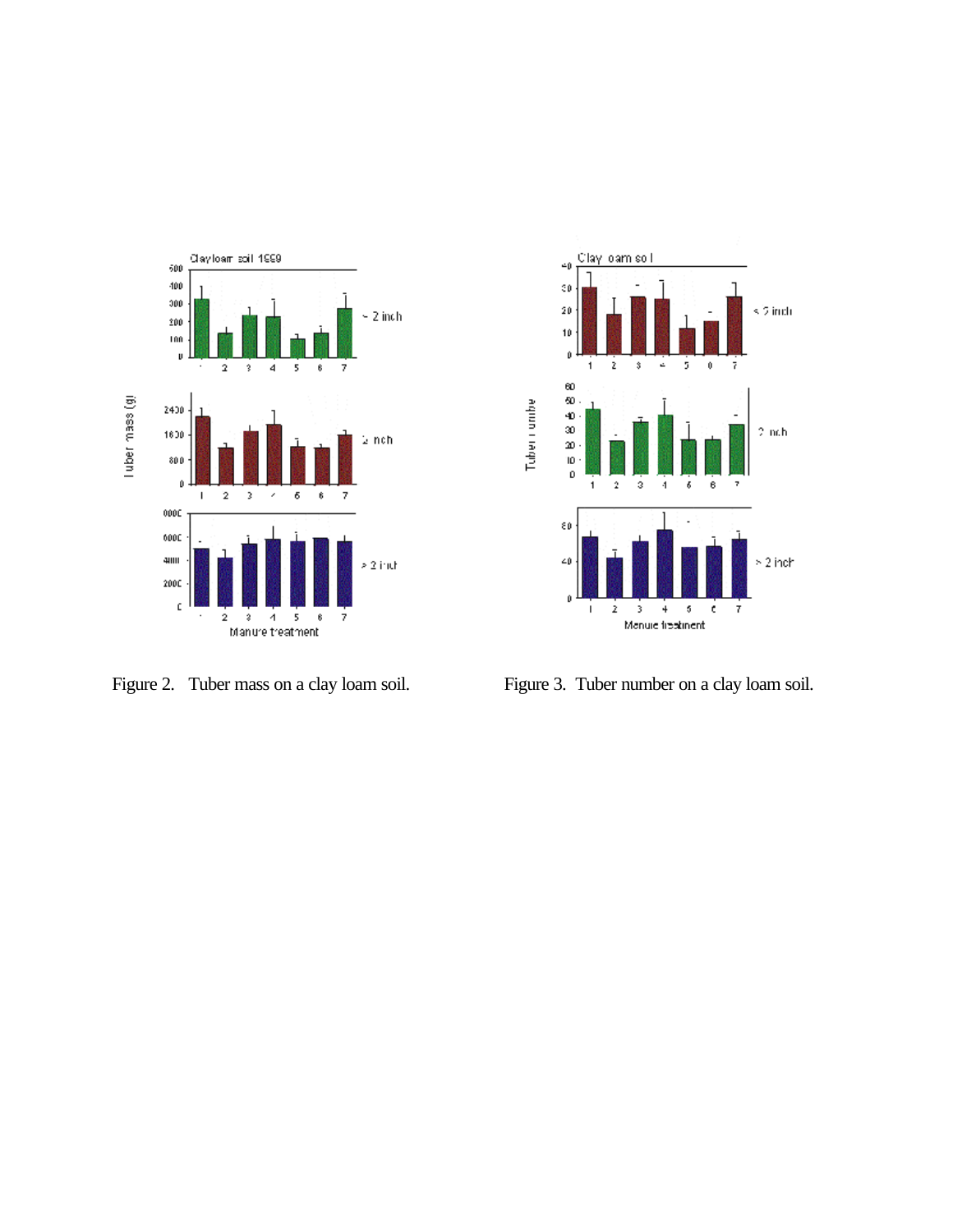



Figure 4. Tuber mass on a sandy soil. Figure 5. Tuber number on a sandy soil.

Leaf petiole N

Leaf petiole N levels on clay loam soils were not affected by manure application method (data not presented). On sandy soil, in-crop manure application reduced petiole N compared to controls (Figure 6). Tuber yield response to manure treatments was probably not related to crop N deficiency.



Figure 6. Effects of in-crop application of swine manure on petiole nitrogen 74 days after planting in potato crops grown on a sandy soil.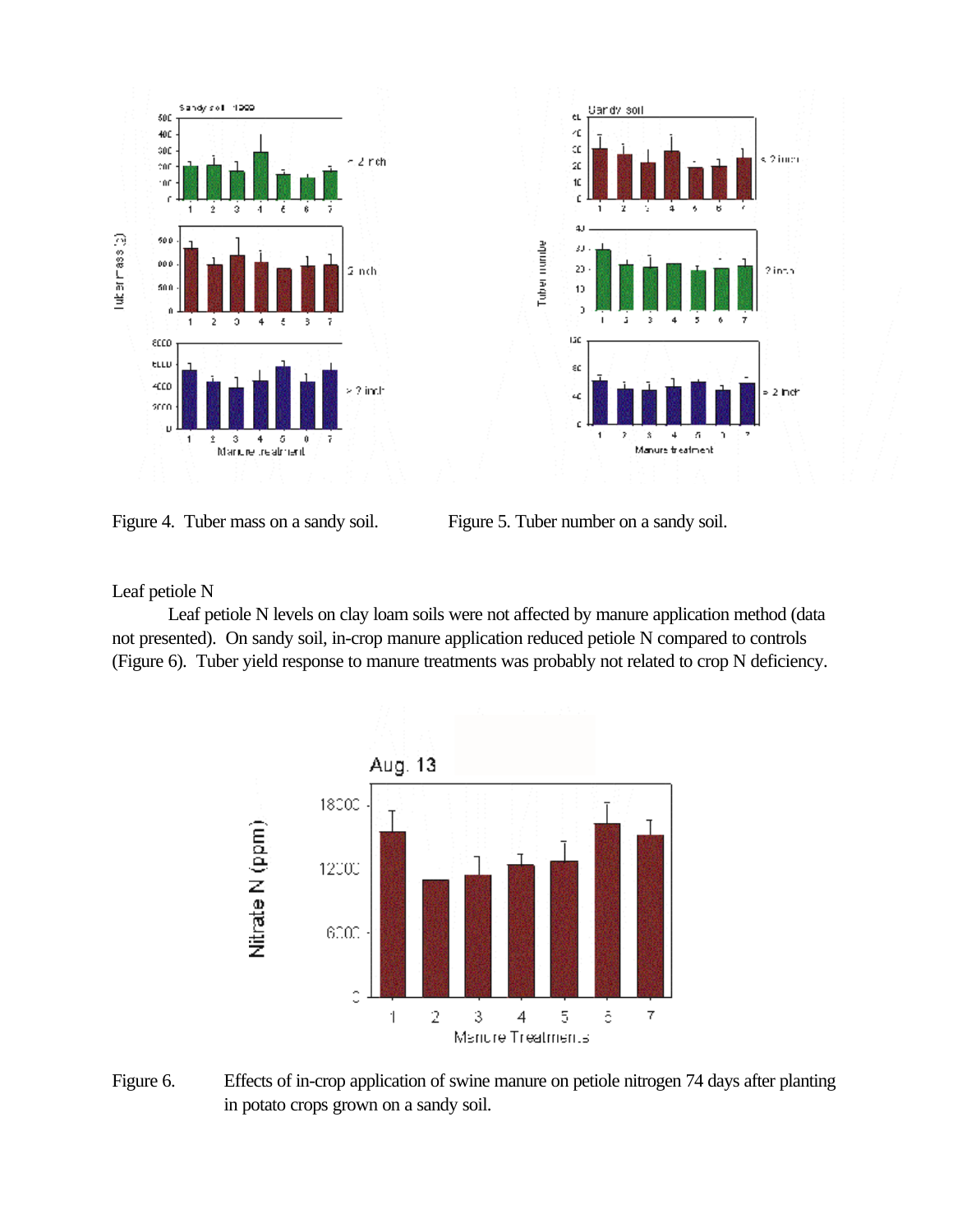### **Discussion**

The results suggest a possible toxicity effect of the manure and fertilizer when applied at the time of two-thirds row closure.

A possible explanation for the observed yield suppression at the highest in-crop manure or fertilizer application rate is that N concentrations in excess of  $150 \text{ kg}$  ha<sup>-1</sup> inhibit initiation of tubers, or impair further development of already-formed tuber initials (hooks) (Figure 7). This would result in fewer tubers in the small and main tuber classes, and increased bonus tubers at the highest N application rates.

Application of swine manure later in the season (after tuber initiation) may be one way to overcome the putative toxicity problem.



Figure 7. Effect of timing of in-crop manure application on tuber initiation and subsequent growth.